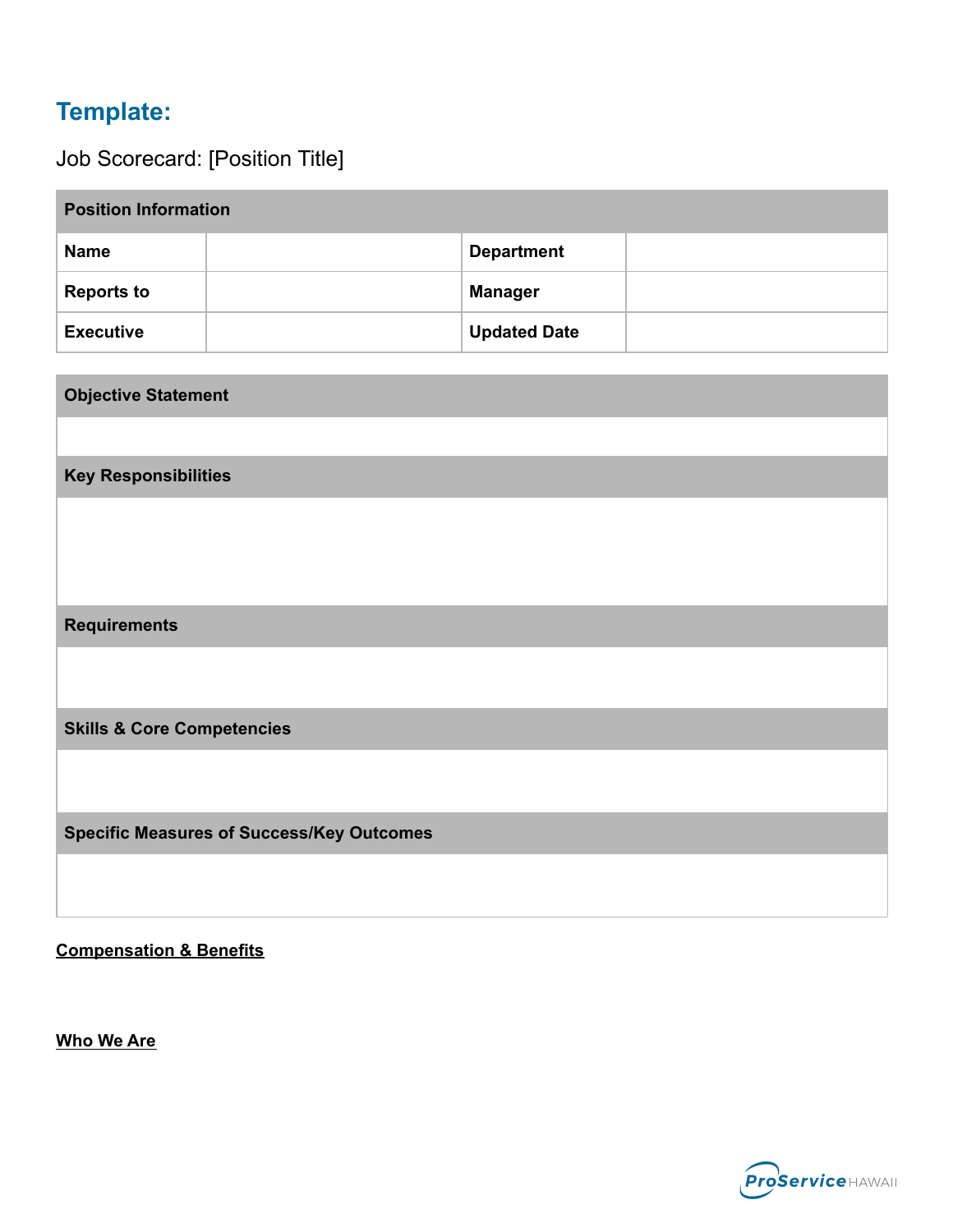# **Good Example:**

# Job Scorecard: Payroll Services Coordinator

| <b>Position Information</b> |                                     |                     |                           |  |  |
|-----------------------------|-------------------------------------|---------------------|---------------------------|--|--|
| <b>Name</b>                 | <b>Payroll Services Coordinator</b> | <b>Department</b>   | <b>Payroll Operations</b> |  |  |
| <b>Reports to</b>           | Service Team Manager                | <b>Manager</b>      | Aulani ProService         |  |  |
| <b>Executive</b>            | <b>Chief Operating Officer</b>      | <b>Updated Date</b> | 1/14/2022                 |  |  |

### **Objective Statement**

## **Payroll Services Coordinator**

You will build and maintain relationships with a range of client contacts ranging from Chief Executives to small business owners and front line managers. You will process payroll accurately and on-time every pay period. Some of your payrolls will be very complex and large. You will consult with your clients and identify, own, and solve any problems that may arise. In this role, you will serve as a key member within one of our dedicated HR Services teams that is empowered to deliver expert local service to a large portion of the team's assigned client partners, ensuring overall client satisfaction.

### **Key Responsibilities**

- Provide consultative support to an assigned book of clients (generally clients with less than 35 employees, some with complexities including certified payroll, union wages and garnishments, restaurant/tips, owner controlled insurance program) by demonstrating subject matter expertise on a variety of payroll foundation concepts in supporting client inquiries pertaining to payroll administration.
- Manage an email inbox and phone queue, meeting all service level standards
- Partner with internal resources and subject matter experts including Client HR, Client Success, Safety, and Benefits to achieve win-win solutions for your clients.
- Administer payroll for the same book of clients with varying pay schedules and types.
- Collect timesheets, audit for compliance and accurate billing, processing earnings, deductions, status changes, generating client reports, and posting of payroll and direct deposits

### **Requirements**

Minimum Qualifications:

- 5+ years of customer service experience
- FPC or CPP certification, or willingness to study & become certified
- Team Player. Demonstrated success reaching out to peers to tear down walls or remove roadblocks on behalf of your clients

# Preferred Qualifications:

Prior payroll experience

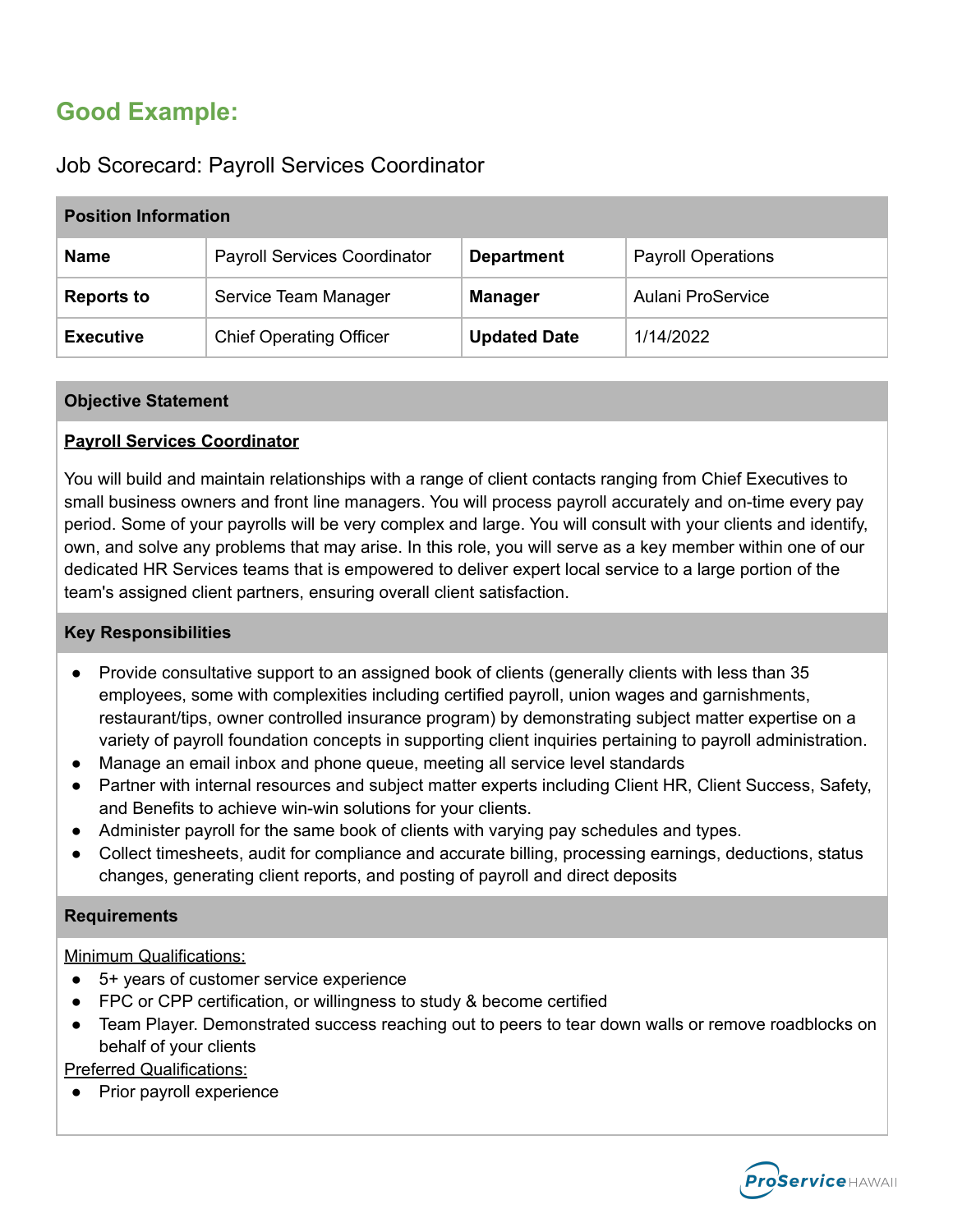### **Skills & Core Competencies**

- Judgment/Decision Making. Demonstrate consistent logic, rationality, and objectivity in decision-making. Achieve balance between quick decisiveness and more measured approaches.
- Customer Focus. Exceed internal and external customer needs in ways that provide satisfaction and excellent results for our clients. Demonstrate empathy while establishing trusted partner relationships with internal and external contacts. Regarded as visible and accessible.
- Pragmatism. Generate sensible, realistic, practical solutions to problems.
- Analysis Skills. Able to identify significant problems and opportunities. Analyze problems in depth. Relate and compare data from different sources. Able to determine root causes and subtle relationships among data from various sources. Exhibits a probing mind. Achieves penetrating insights.
- Conceptual Ability. Ability to deal effectively not just with concrete, tangible issues, but also with abstract, conceptual matters.
- Communication. Able to articulately communicate complex payroll related concepts and issues in verbal and written formats.

### **Specific Measures of Success/Key Outcomes**

- Clients payrolls paid accurately and on-time, every pay period
- Client Satisfaction Survey results =  $9+$  (1-10 point scale, 10 highest)

### **Compensation & Benefits**

- Paid Parental Leave
- Student Loan Repayment Assistance
- 401k Company Match
- Generous paid time off including 7 observed holidays, floating holidays, and paid volunteer time.
- Company contribution towards individual healthcare plans (medical, drug, vision, and dental)
- Flexible Spending, Life, and Accident insurance programs

### **Who We Are**

At ProService Hawaii, our mission is to empower local employers to succeed. We do this by helping them care for their people in ways that simplify their work, save them time & money and keep them ahead. As Hawaii's HR partner for over 25 years, our employees based on Oahu, Maui, Hawaii and Kauai help our clients hire & onboard the right new hires faster, retain their stars and help them shine, run payroll & hr efficiently, contain their labor costs every year and solve any problem.Part of our culture here at ProService is to attract and retain the best to be the best. You will join our #Prohana, in whom we invest heavily in training and career development. We are proud to offer competitive compensation and a total rewards program that rewards high performance.

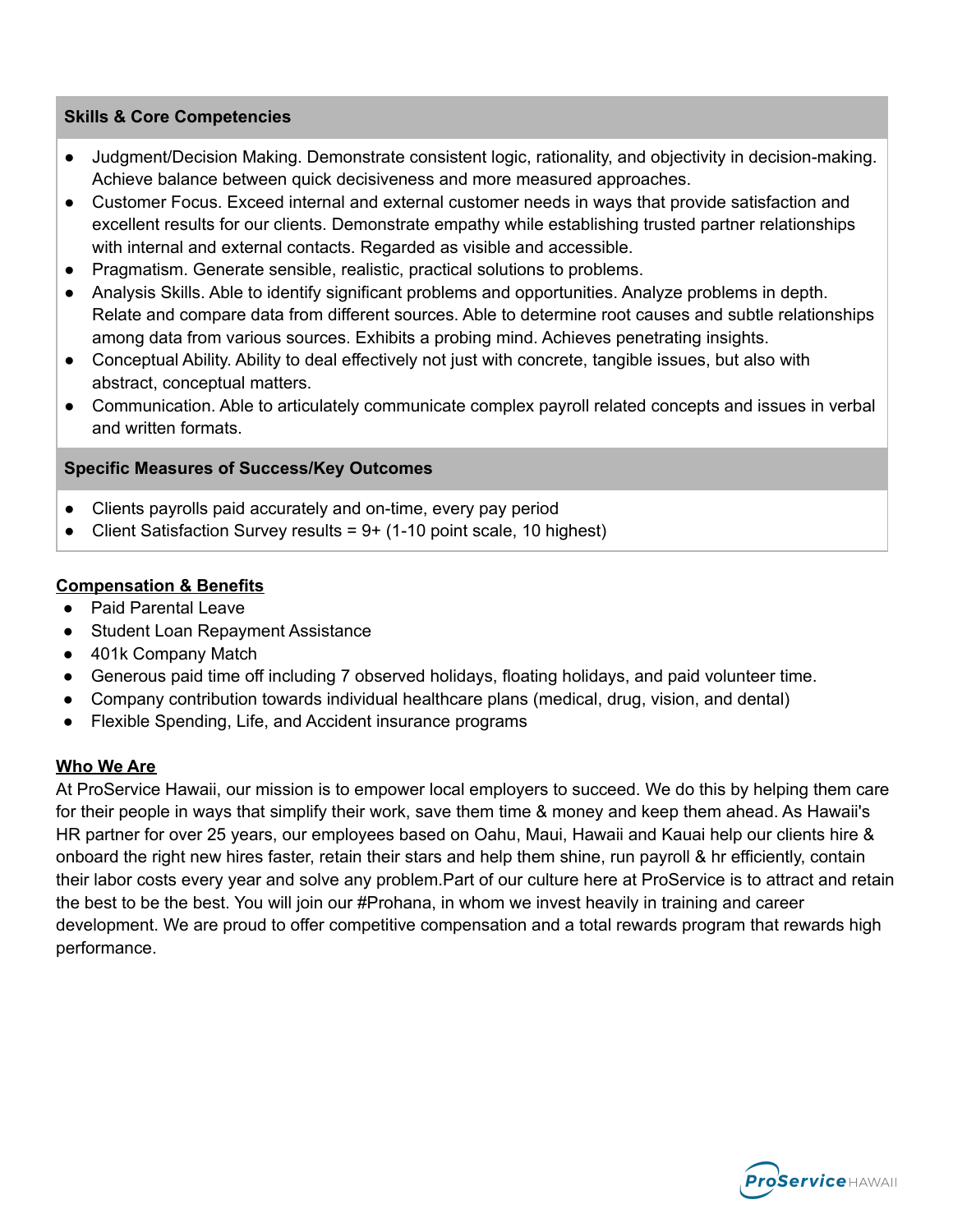# **Actual Poor Example #1**

# Bring your payroll and benefits experience to work for Company ABC!

Company ABC is committed to building a workforce reflective of our community and establishing a lasting culture of equity and belonging within our organization. Our collective talents and expertise contribute to high-quality companies that support a vibrant, resilient, inclusive community. We celebrate a diverse workforce and welcome all qualified candidates to apply.

# **The Position**

Payroll Specialists perform a variety of highly specialized and complex technical and clerical accounting work related to the preparation and maintenance of an automated payroll system, including preparation and processing of the biweekly payroll and related disbursements and similar activities in the Payroll and Benefits Division of the Finance Department.

This is a full journey-level position with direct responsibility for the full-cycle payroll process, generation of paychecks and all related tasks, including special check runs, error monitoring and resolution, reporting, and reconciliation of related accounts. Individuals in this position are required to have a working knowledge of payroll and accounting practices and procedures involving multiple variables, complex accounting activities related to benefits, retirements programs, multiple Memoranda of Understanding (MOUs), special pays, complex retirement formulas and calculations, state and federal tax laws and regulations, and a wide variety of routine and non-routine personnel transactions.

## **Ideal Candidate**

The ideal candidate possesses a minimum of one (1) year of full cycle payroll processing experience with an organization with labor unions and labor contracts using an ERP or HRIS system, a strong team orientation and an understanding of the complexity of processing payroll for a government agency. The ideal candidate will also have experience reconciling payroll clearing accounts; organizing and prioritizing a high volume of work under firm deadlines; understanding, interpreting and applying oral and written instructions, policies and procedures related to processing payroll; performing detailed numerical work with speed and accuracy; establishing and maintaining effective working relationships; and providing excellent customer service to those contacted in the course of the work. Certification from the American Payroll Association is highly desirable.

## **Examples of Duties and Responsibilities**

- Prepares and processes the full cycle bi-weekly payroll
- Sets up and maintains employee master file records in the payroll system
- Reviews personnel action forms (PAFs) and other employee deduction and contribution forms for completeness and accuracy and makes necessary entries into the payroll system
- Reviews time and attendance records for accuracy and compliance with various MOUs and City policies
- Reviews system-generated FLSA overtime payments, various payroll deductions and fringe benefit calculations and makes necessary adjustments
- Performs complex retroactive pay calculations and applies adjustments
- Runs trial payroll and reviews for accuracy; makes corrections as needed
- Analyzes various payroll reports for error and out-of-balance messages and reconciles any discrepancies
- Generates paychecks and direct deposits

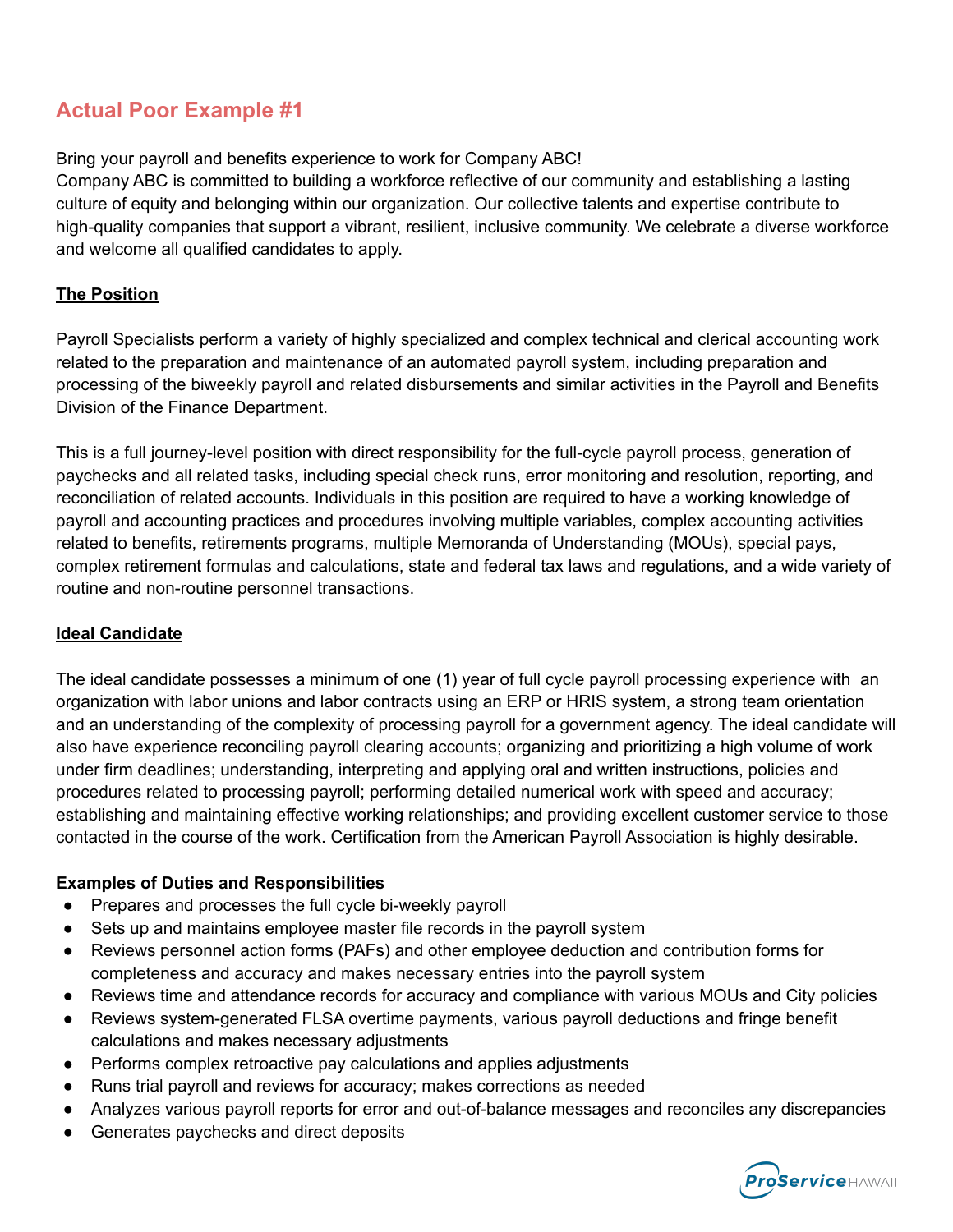- Calculates separation payouts, including lump sum leave payouts and contributions to deferred compensation plans
- Prepares spreadsheets to record and track disbursements
- Creates accounts payable claims for payment of payroll liabilities and reconciles payroll clearing accounts
- Tracks accrued payroll tax liability, monitors deadlines and prepares tax deposits
- Assists employees with various questions and requests for information
- Receives and researches requirements for wage assignment orders and tax levies and implements related deductions
- Interprets and applies MOU provisions and City policies and procedures
- Receives and completes various forms, surveys and verifications of employment
- Assists in the preparation and reconciliation of annual W-2 forms
- Establishes and maintains effective communication and working relationships with managers, supervisors, employees, retirees and all external customers
- Maintains a variety of payroll records and assists with gathering information requested by auditors or in response to Public Records Act requests

## **Additional Duties:**

- Receives and reconciles monthly insurance invoices and prepares accounts payable claims for payment
- Issues a variety of uniform benefits in accordance with MOUs and City policy and procedures
- Tracks employee leaves related to FMLA, CFRA, PDL and Military
- Notices employees on unpaid leave of amounts due for insurance benefits
- Prepares journal vouchers
- Perform related duties as assigned

# **Required Qualifications**

## **QUALIFICATIONS:**

Knowledge of: The principles, procedures and practices related to financial record keeping and reporting; basic bookkeeping methods and practices; business math, including fractions, decimals, percentages, and ratios; principles, best practices and methods for the preparation and maintenance of a complex automated payroll system, including preparation and processing of a biweekly payroll and related disbursements; accounting, reporting, recordkeeping, reconciliation and regulatory compliance; federal and State laws related to payroll and tax accounting; Fair Labor Standards Act regulations and requirements; techniques for providing effective customer service in dealing with clients, community and others contacted in the course of the work; and proper business English usage, spelling, grammar, and punctuation.

Ability to: Rapidly learn and conduct full-cycle payroll processing, calculate retroactive pay adjustments and other calculations required for complex payroll processing; understand, interpret, and apply the provisions of MOUs, legal documents and tax requirements; advise others on how to apply policies, procedures and standards to specific situations related to payroll policies; exercise judgment to analyze and categorize data and information in order to determine the relationship of the data with reference to established criteria/standards; compare, count, differentiate, measure and/or sort, as well as assemble, copy, record and transcribe data and information; classify, compute and tabulate data; research and solve complex payroll issues; accurately perform basic to complex arithmetic computations manually; calculate percentages, fractions, decimals and rations; interpret basic descriptive statistical reports and/or formulation data; work

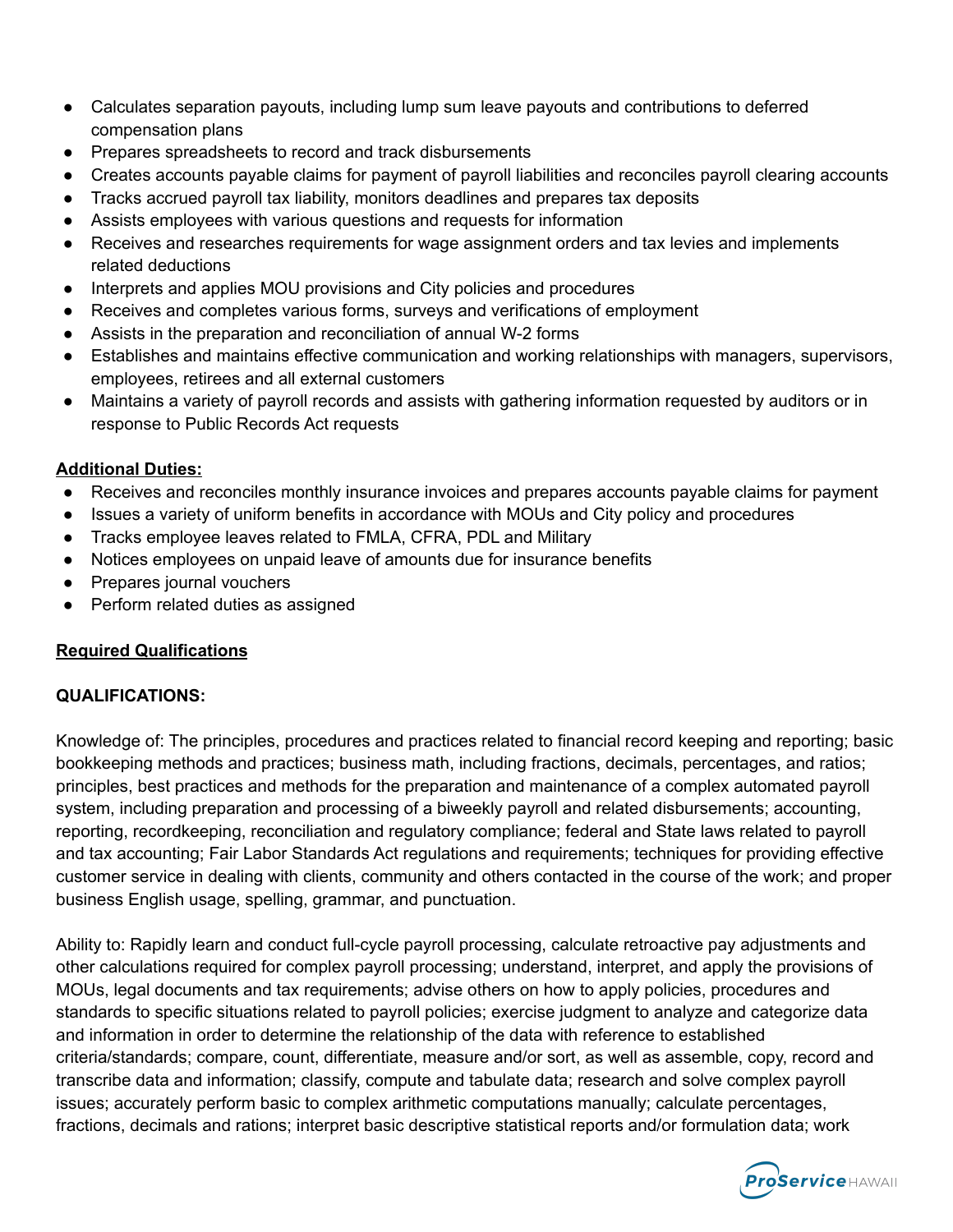independently with minimal supervision; organize and prioritize work activities independently; communicate effectively, orally and in writing with employees and representatives of other entities such as CalPERS and State and federal tax agencies; establish effective working relationships with others; and use a computer and related software to input, query and maintain data.

Experience and Education: Any combination equivalent to experience and education that could likely provide the required knowledge and abilities would be qualifying. A typical way to obtain the knowledge and abilities would be: Experience - Sufficient experience including bookkeeping, payroll or financial record keeping or other clerical accounting experience which demonstrates the possession of the knowledge and abilities listed above. Typically, this would include the equivalent of three (3) years of full time experience working in a full cycle payroll environment at an organization of similar size and complexity to our company. Education -Equivalent to completion of the twelfth grade, supplemented with courses in accounting, business, or a related field. One year of college level coursework in accounting or financial record keeping and American Payroll Certification is highly desirable.

**What's wrong with Example #1?** There is nothing incorrect in this job description. However, it is too long to read, includes too many technical terms that are better discussed during the interview, and may turn-off people who might have an interest in the job. Despite the length of this job description, the candidate also learns very little about the company and why they might want to work there. In fact, what little is written about the company is very general, and does not include any compelling specifics that might appeal to a candidate's "reason(s) to buy." Additionally, the skills and experiences in this job description are overly intimidating. The repetition does not assure the candidate the employer is organized